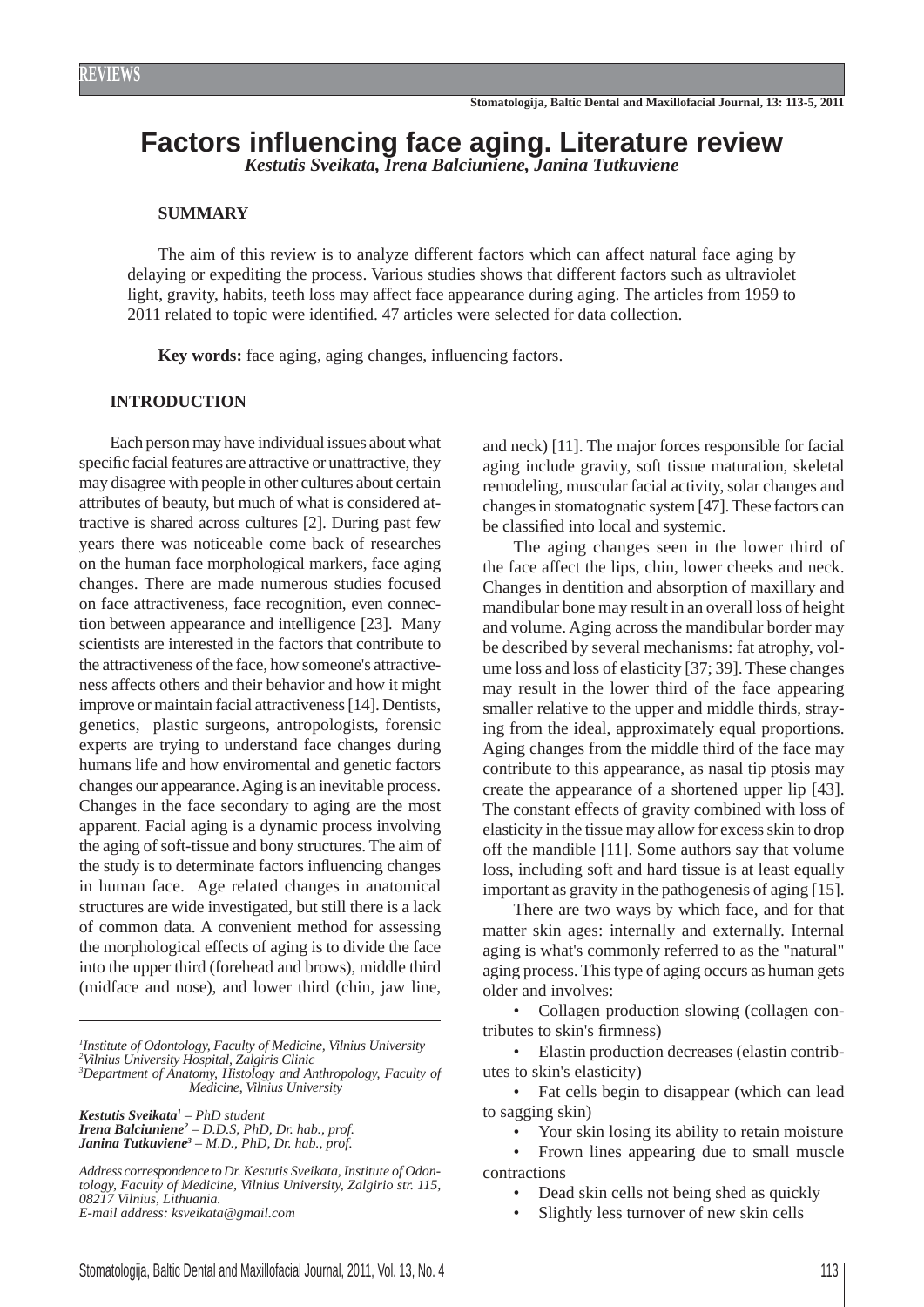Some aspects of aging are fairly uncontrollable, and these are largely based on hereditary factors. Other factors are somewhat controllable and are largely the result of exposure to the elements and harmful habits [34].

# **MATERIALS AND METHODS**

The literature on face is different and very few comprehensive sources can be found. The aim was to search Medline database to identify studies and reviews related on human face aging changes. Examples of search words and phrases are: "face aging", "lower facial third", "age related face changes", "face anthropometry". The main question for our study was: What are the most important factors influencing human face aging? Using key words: face aging, aging changes, influencing factors, a literature survey was performed using Medline database. The articles from 1959 to 2011 related to topic were identified. 47 articles were selected and analyzed for data collection.

## **RESULTS**

# **The Environment**

A number of factors contribute to and in many instances accelerate the natural aging process. Prolonged or frequent exposure to environmental agents such as sunlight (ultraviolet radiation) and wind or arid climates can cause skin, particularly the more delicate skin of the face, to age prematurely [45]. In addition to the photo damage caused by sunlight, which dries and destroys the cells and underlying structure of the skin, exposure to the sun gives the skin a furrowed, thickened appearance and hastens the development of wrinkles, especially around the eyes as a product of squinting [43]. Aridity and wind likewise dehydrate the skin, contributing to the formation of wrinkles, but the effect of ultraviolet radiation from the sun on the facial tissues by far exceeds these agents in effect. Chronic sun exposure can result in numerous changes in human skin, particularly on the face, changes in photoaging include wrinkling, elastosis, actinic keratoses, irregular pigmentation [44].With continued exposure to the sun and other elements, the color and texture of the face can change, becoming blotchy, yellowish, and leathery, with loose, inelastic, hyperpigmented skin. Blood vessels lying close to the surface of the skin may become prominent as networks called spider veins, adding to the skin's overall mottled and blotched appearance [33].

The potential detrimental effects of tobacco smoking have been widely cited. Smoking is an important determinant of macroscopic skin ageing and wrinkling in older subjects [16; 25; 27]. This evidence suggests that skin ageing does not clearly provide an objective measure of cumulative ultraviolet exposure, and caution should be exercised before it is used in this way. Important characteristics of the aging skin are elastosis and telangiectasia [35]. Although some studies shows what role of smoking in the skin wrinkling is minor [34].

## **Orthodontic Treatment**

In some cases, variations in the appearance of the face can be explained by changes in the position of the teeth to orthodontic treatment. Though such treatment is mainly performed on children and teenagers, it is not uncommon in adults and may impart a greater change in appearance in these older individuals, especially as it may be used more to achieve aesthetic results. It is important that at the aging human changes lip line during speech or smiling. Mandibular tooth display in the rest position increases significantly. Upper lip length increases significantly by almost 4 mm in older subjects, whereas upper lip elevation did not change significantly. The significant increasing lip coverage of the maxillary teeth indicates that the effects of age should be included in orthodontic treatment planning [46]. The dynamic measures indicate that the muscles' ability to create a smile decreases with increasing age [13].

Most aesthetic dental work involves the extraction of premolars and molars in the upper or lower jaws. The main soft tissue differences between the patients at the end of treatment are a more retruded lower lip and a more pronounced lower labial sulcus in those patients subjected to extraction [8]. Removal of the wisdom teeth in the maxilla will cause the face to appear narrower, removing premolars from the mandible and pulling the remaining lower teeth together by means of orthodontics can markedly alter the profile of the face and lessen the effect of an inherited dominant chin. Some aesthetic treatments of this nature, especially those involving surgery and an associated restructuring of the face, may alter an individual's facial appearance. Untreated dental or surgical problems may also result in distinctively altered facial characteristics [31]. An individual with an open bite, for instance, may compensate for the situation with muscular action in the chin area; over time this condition will create grooves and wrinkles in that region. The relative changes in the position of the lips, nose, and chin, cause the lips to appear more retrusive at 46 years of age [6]. These changes should be taken into consideration when orthodontists are considering various treatment and retention options for their adult patients.

## **Teeth Loss**

Tooth loss is an undesirable entity which occurs due to physical injury or disease. The condition of missing teeth is medically termed as edentulism or anodontia. Loss of teeth is frequently associated with periodontal disease in older adults [26]. Aging alone does not lead to critical loss of periodontal attachment in healthy elderly persons, older patients retain their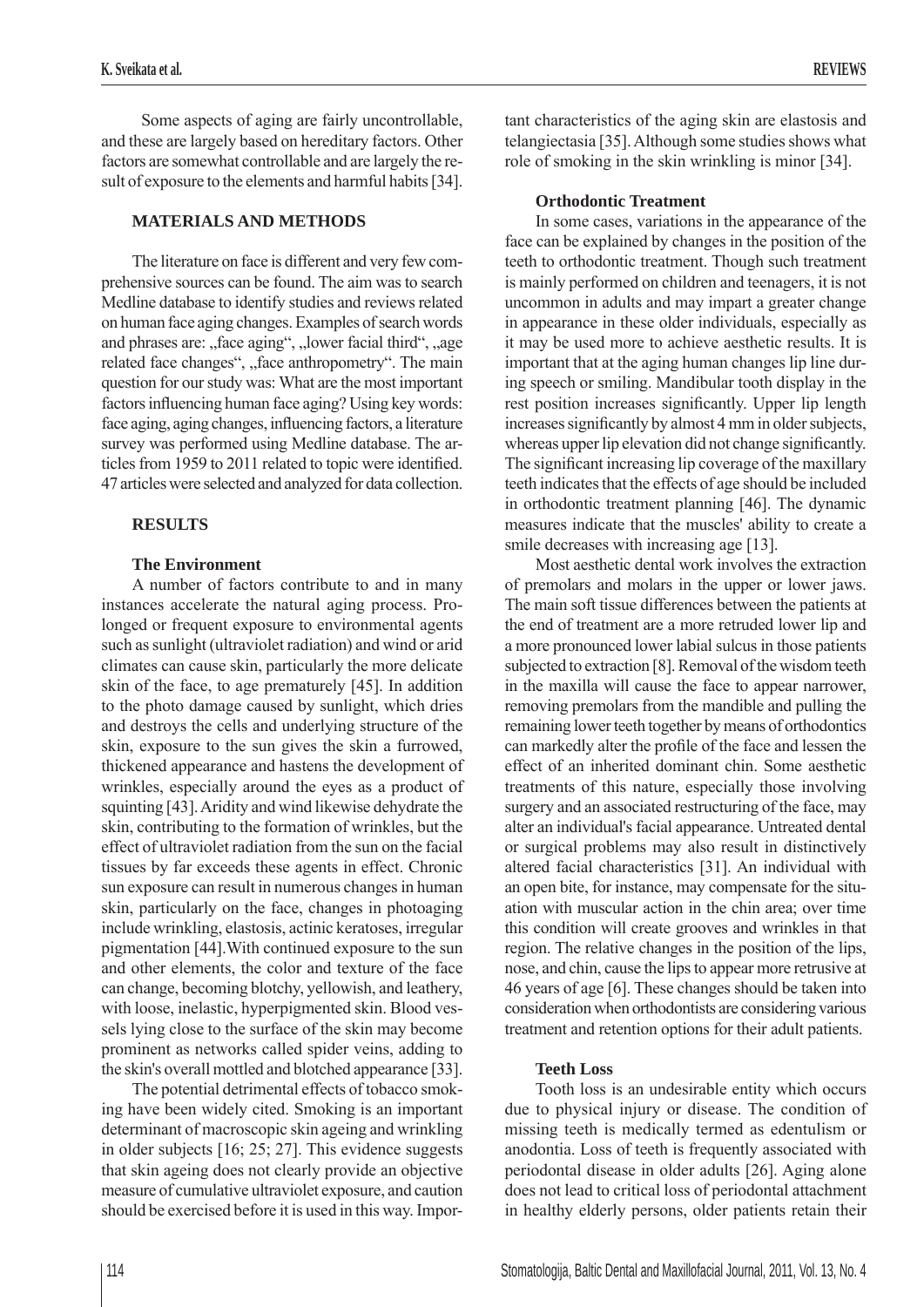natural teeth for longer and clinical picture consists of normal age changes in combination with pathological and iatrogenic effects [20; 29]. The effects of aging on periodontal tissues intensify teeth and bone loss in elderly patients with periodontitis [28]. Bone remodeling is linked to the functional need of an individual's body where there is a need for bony tissue, it is deposited; where it is not needed, it is resorbed. Depending on the loads and stresses placed on the skeletal system, nutrition, and other factors affecting the individual, the density and thickness of bone will vary [9]. When a human loses teeth, the demand for support in the bone surrounding the teeth will be decreased. This leads to a resorption of bone in those not active areas, a process which is more pronounced in the upper jaw than in the lower jaw. The presence of less bony tissue in the upper jaw decreases the height of the face and causes the lower jaw to appear more prominent. Reduction of facial height, most marked in the maxilla and mandible, and strongly correlated with loss of teeth [4]. The loss of support tissues in the face leads to the formation of wrinkles and affects the muscles of the lower face, which must compensate for the absence of teeth, cheeks can appear hollow [1;33]. When teeth are lost from the lateral areas of the jaw, there can be a narrowing of the face as well as a hollowing of the cheeks; anterior tooth loss will produce a concave profile. Total loss of the teeth will affect the density and thickness of the jaw bones [30], resulting reduced size of the jaw area and foreshortened facial appearance. In this way tooth loss has a significant effect on both the underlying skeletal proportions of the face and the overlying soft tissues. Therefore total face height ratio remains stable throughout adulthood among individuals who have relatively intact dentitions [12; 18; 32], or anterior face height may increase due to teeth eruption [17].

Replacement of the natural teeth with dentures may inhibit the continued resorption of bone in the upper and lower jaws to some extent, but a change in the volume of the bone tissue in the jaws will usually be visible [22;42].

With increasing age and due to periodontal disease the body resorbs much of the bone tissue composing the jaws, causing the gums to recede and the roots of the teeth to become visible the expression which can be used to describe an aged appearance. The wearing of the occlusal surfaces of the teeth over time leads to the decreasing vertical height of the face, and also can cause flattening and remodeling of the temporomandibular joint as a product of arthritis [31].

Bruxism is one of the most prevalent, complex, and destructive dental functional disorders [36]. The affects of bruxism and clenching become increasingly apparent as patients live longer. Many aging patients have worn their teeth to the degree that they cannot chew properly, and the teeth are painful [10].

# **Remodeling**

Throughout life, bone tissue is continuously being formed, removed, and replaced. The bones of the face retain the capacity for remodeling at any age [5]. During youth, particularly before the age of twenty and with peak velocity at puberty, the deposition, growth, and modeling of bony tissues predominates. This sequential, chronological process is physically evident in the changing shape, height, and facial structure of males and females with entry into early adulthood [31]. The facial skeleton appears to rotate such that the frontal bone moves anteriorly and inferiorly while the maxilla moves posteriorly and superiorly. This rotation causes bony angles to become more acute and likely has an effect on the position of overlying soft tissues. These changes appear to be more dramatic in women [41]. The mandible bone ageing and osteoporosis differs sufficiently from post-cranial skeletal sites it would be unwise to extrapolate from findings in the jaw to the circumstances elsewhere [7].

By age 28 the formation and growth of the human skeletal system in most individuals is complete and physical changes occurring after this developmental milestone primarily involve bone remodeling and resorption, tissue degeneration [9; 33].

## **Gender**

Gender differences in health, socioeconomic status, and social resources persist into advanced old age and result in variations in life trajectories and responses to the challenges of longevity [3]. Demographic changes have forced gerontologists to focus attention on the gender based character of population aging [38]. The aging process of male and female faces share many common features, attention to the particular differences in the aging man is warranted [24]. Gender differences in the male face include the presence of facial hair, increased facial vascularity, increased thickness, increased sebaceous content, hormonal influences, and potentially differing rates of fat and bone absorption during the life cycle. Women tend to develop more and deeper wrinkles in the perioral region than men; their skin contains a significantly smaller number of appendages than men [35]. Women who look young for their age have large lips, avoid sunexposure and possess genetic factors that protect against the development of gray hair and skin wrinkles [19]. High social status, low depression score and being married are associated with a younger look, but the strength of the associations varies between genders [40].

Using literature search, we found more factors which can affect face changes, like a nutrition, genetic anomalies, internal diseases and human races, but we excluded these factors because of lack of common data. Factors like plastic surgery excluded, because we were interested in aging, not affected by medical procedures.